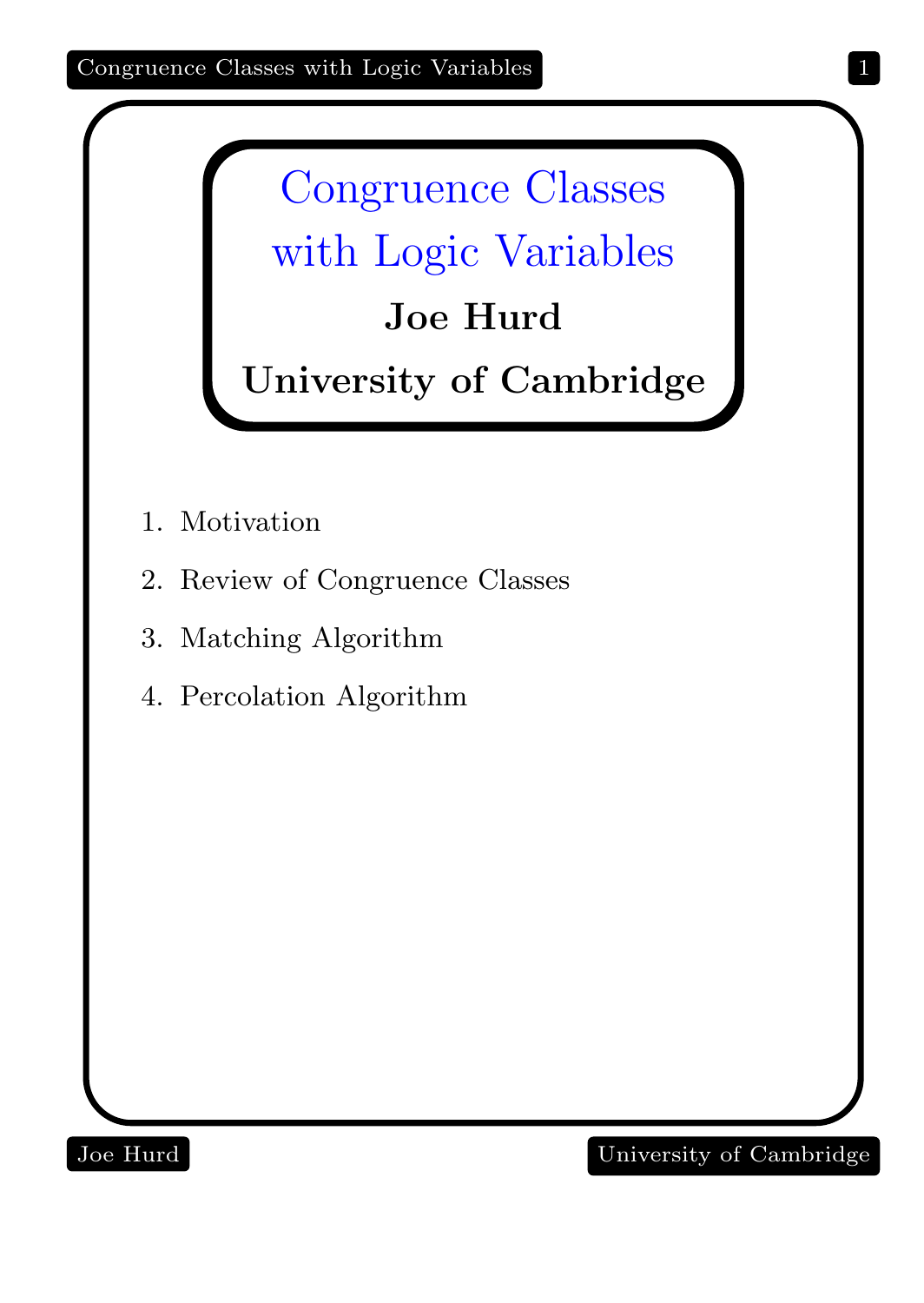We have observed that the performance of automatic first-order provers is much worse on problems featuring equality, for example:

**Motivation** 

Thm: {∀ x y z. (x ∗ y) ∗ z = x ∗ (y ∗ z)} ∧ {∀ x. e ∗ x = x} ∧ {∀ x. i(x) ∗ x = e} ⇒ x ∗ i(x) = e

Proof: 
$$
e = i(x * i(x)) * (x * i(x))
$$
  
\n
$$
= i(x * i(x)) * (x * (e * i(x)))
$$
\n
$$
= i(x * i(x)) * (x * ((i(x) * x) * i(x)))
$$
\n
$$
= i(x * i(x)) * ((x * (i(x) * x)) * i(x))
$$
\n
$$
= i(x * i(x)) * (((x * i(x)) * x) * i(x))
$$
\n
$$
= i(x * i(x)) * ((x * i(x)) * (x * i(x)))
$$
\n
$$
= (i(x * i(x)) * (x * i(x))) * (x * i(x))
$$
\n
$$
= e * (x * i(x))
$$
\n
$$
= x * i(x)
$$

## Joe Hurd University of Cambridge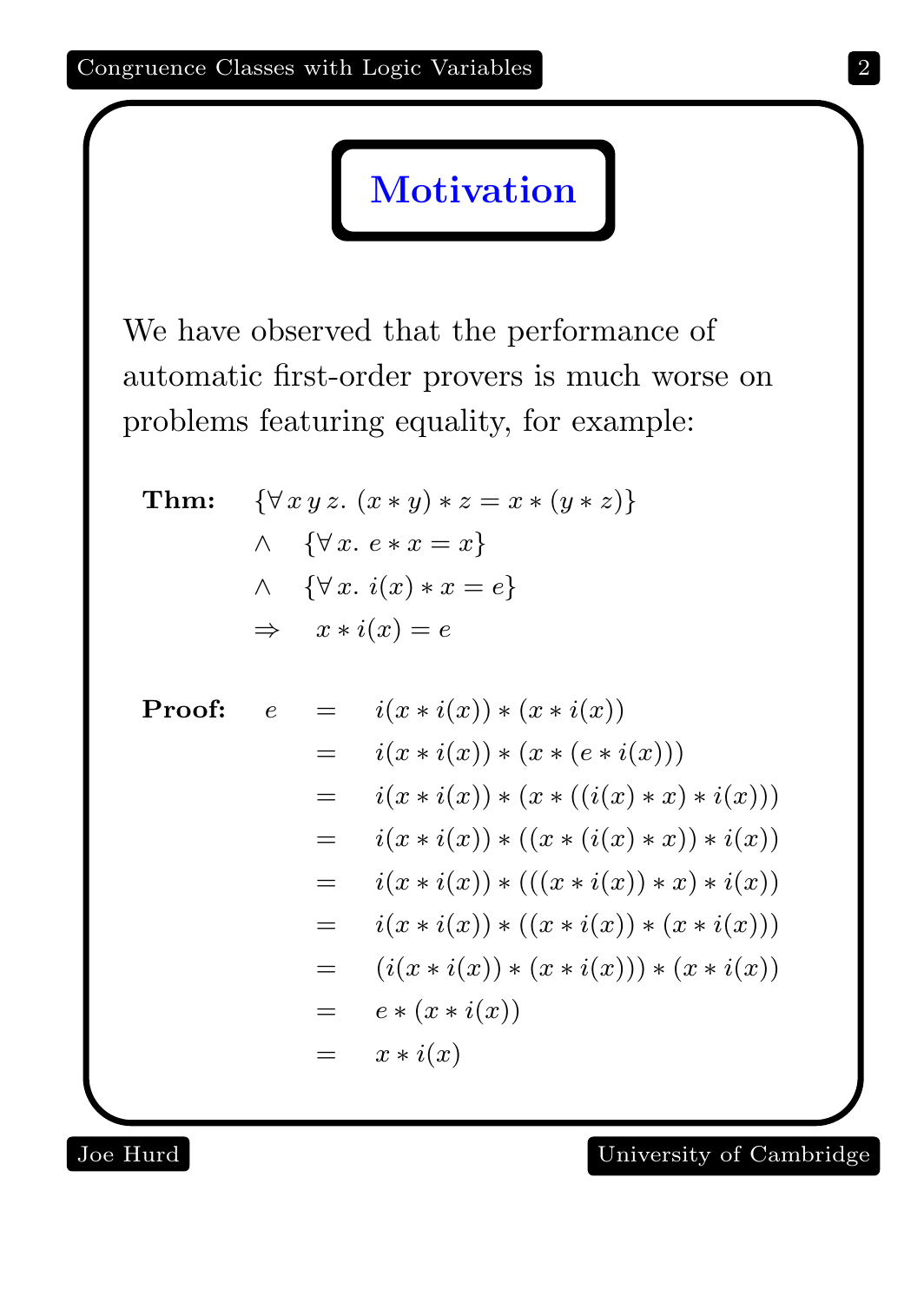## Review of Congruence Classes

Provers struggle because of the vast number of ways of expressing a given term. Congruence classes are a way of storing terms that maximizes sharing of equal subterms, and this helps because:

- it uses less memory to store the terms;
- it performs the congruence closure decision procedure, which can cut down the search;
- it allows the prover to deal with values, instead of representations.

If our terms include logic variables, then congruence closure will treat them as constants.

Can we provide anything more than this to the client prover?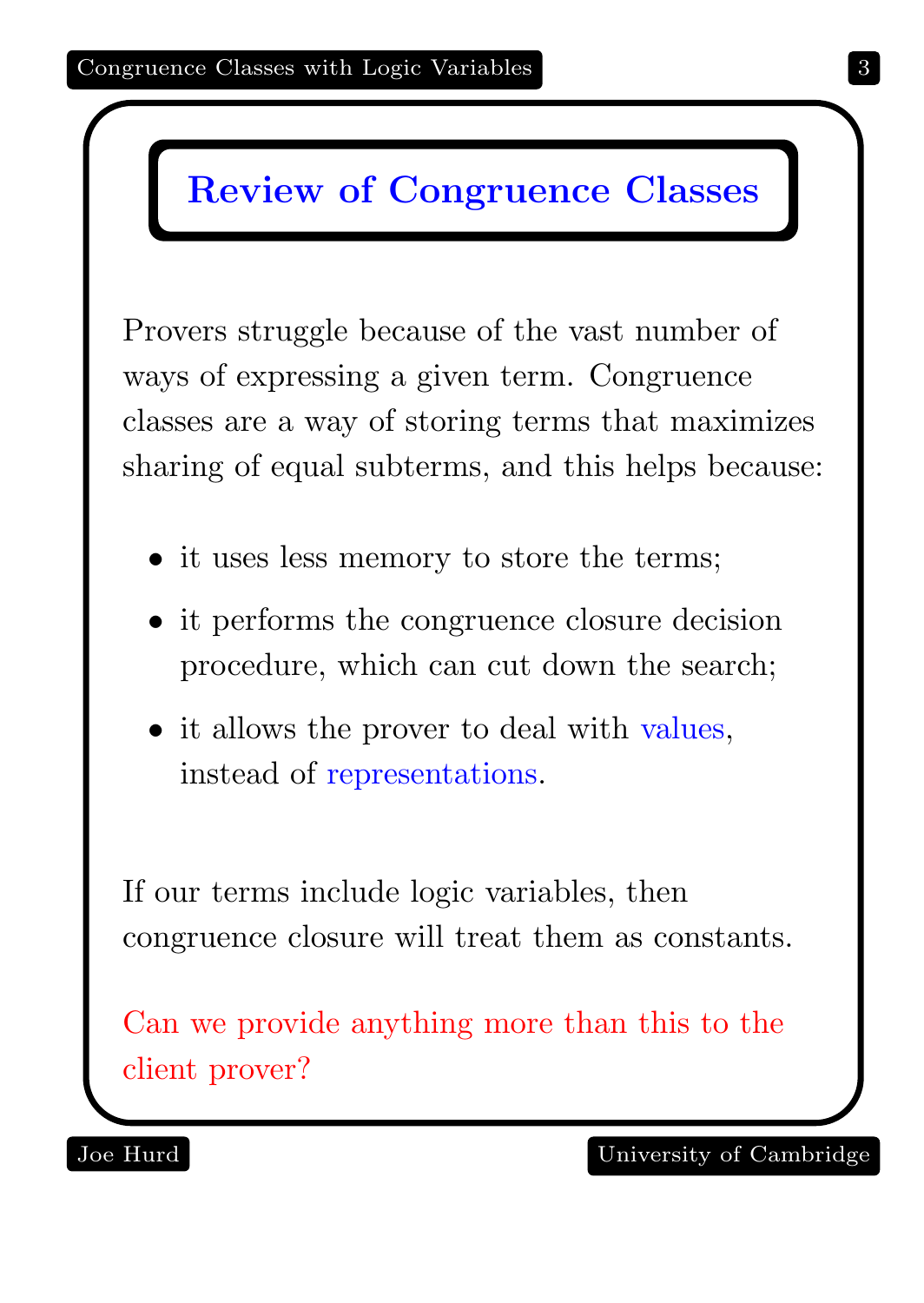## Matching Algorithm

We can perform matching between classes 'modulo' the equalities implicit in the congruence classes.

Build up matches inductively:

- During initialization, add in logic variable matches and 'reflexive' matches.
- For step case, if we have  $app(C_i, C_j)$  in a class  $C$ , can use current matches to  $C_i$  and  $C_j$  to add more matches to C.